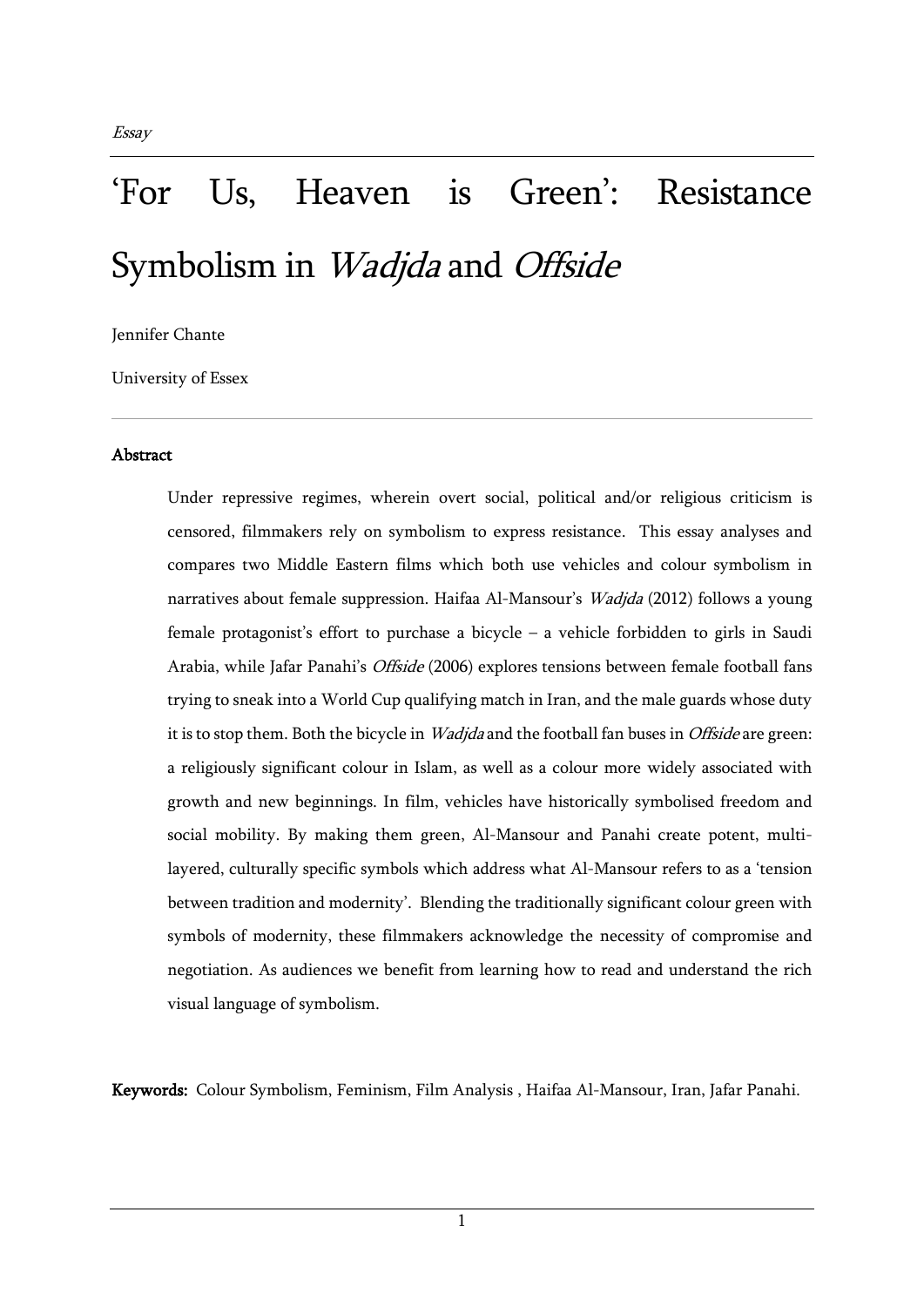#### Introduction

In Saudi Arabia and Iran, overt criticism of social, political and/or religious issues in film is forbidden. Censorship of this sort results in an increased reliance on allegory in the arts, leading filmmakers to use symbolism to comment on contentious issues (Chaudhuri, 2005). Bakony (1974) defines a symbol as an image 'surrounded by a complex of conscious and unconscious associations.' This essay analyses and compare two cinematic symbols of resistance against female oppression in the Middle East: the bicycle in Haifaa Al-Mansour's *Wadjda* (2012) and the bus in Jafar Panahi's Offside (2006). The symbolic functions of these vehicles as representations of social mobility are explored, as well as the significance of the use of the colour green in both. Green is widely associated with growth and, more specifically, holds religious significance in Islam. Therefore, as green vehicles, the bicycle, and the bus, negotiate what Al-Mansour (2016, p.36) refers to as a 'tension between tradition and modernity'– not only in the fictional narratives of *Wadjda* and *Offside*, but for the filmmakers themselves as they navigate and resist censorship in their respective countries.

First, a clarification of what is meant by 'tradition' and 'modernity'. These are not to be taken as synonymous terms for 'Islam' and 'the West', as this framework would oversimplify a matter too complex for the parameters of this essay (Kandiyoti, 2001). Rather, 'tradition' refers to the respective combinations of political, religious, and local cultural influences in Saudi Arabia and Iran, while 'modernity' simply refers to what is 'new'. Furthermore, this essay recognises that these terms do not function as a strict binary. As Sullivan (1998, p.215) explains, they instead operate in 'coexistence and tension' with each other in 'a dialectical (but not mutually exclusive) relationship'. With that in mind, let us now look at a resistance symbol which encapsulates this 'dialectical relationship' between tradition and modernity: the green bicycle in Wadjda.

#### Wadjda's Bicycle: 'A Metaphor for Freedom of Movement'

Wadjda is both the first feature film directed by a woman in Saudi Arabia and the first to be shot in its entirety in the country (Al-Mansour and Nam-Thompson, 2014). It tells the story of ten-year-old Wadjda (Waad Mohammed), who wants to own a bicycle so that she can race her friend, Abdullah (Abdullrahman Al Gohani). Although girls are prohibited from riding bicycles,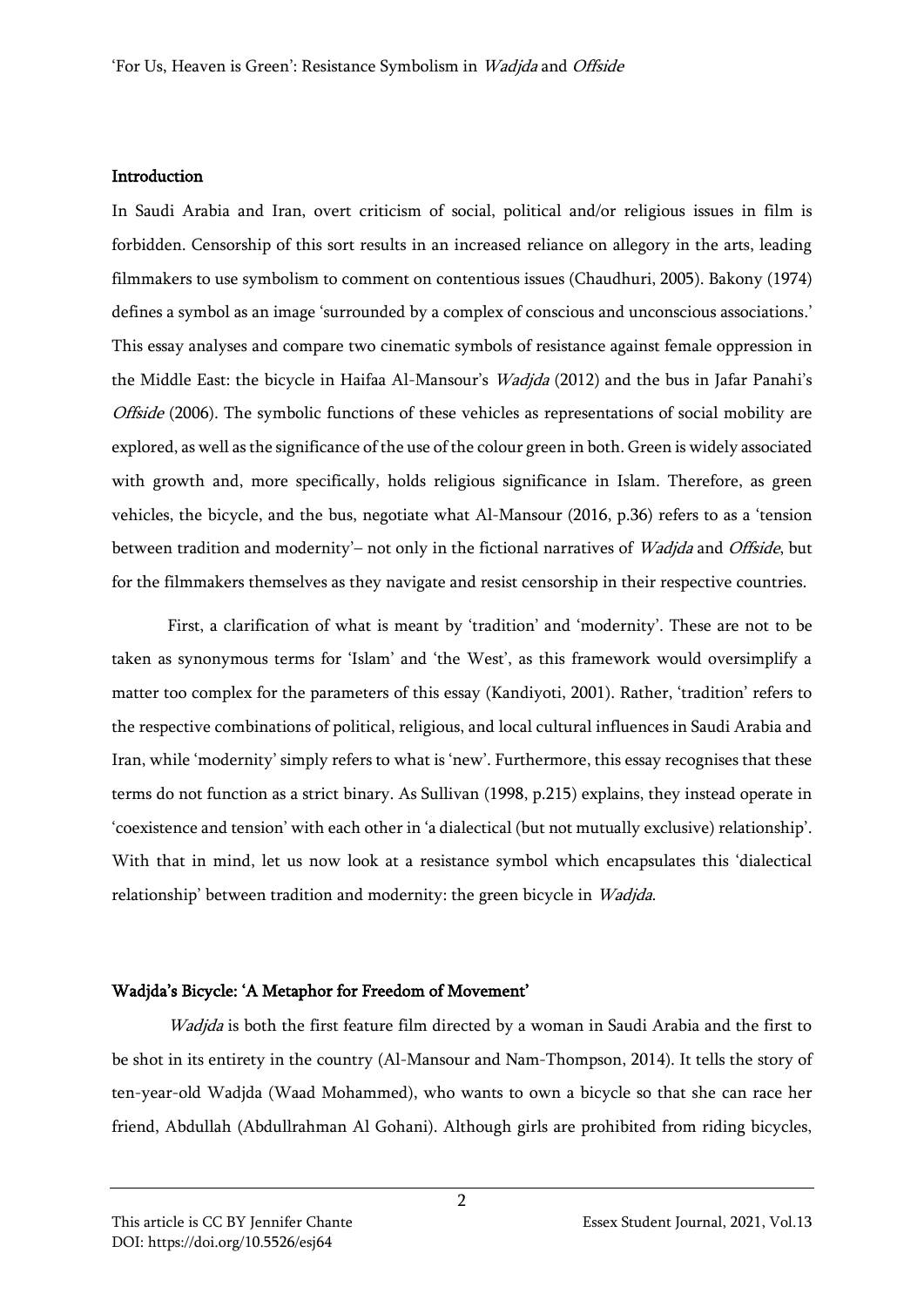Wadjda nonetheless enters a Qur'an recitation competition, hoping to win the prize money so that she can buy one. Despite winning, she is denied her prize money after unwisely revealing her plans to buy a bicycle. In the end, it is Wadjda's mother (Reem Abdullah) who buys it for her. After the mother's 'disillusionment in male privilege' (Mahdi, 2016, p.101), she uses the money she had put aside for a dress to instead buy the bicycle for her daughter. Wadjda then not only races Abdullah, but also beats him. The bicycle here acts as a clear symbol of feminist modernity, which manifests in three keyways. First, it represents the ambitious dream of a young female character that she realises through determination and perseverance. Second, it facilitates connection between mother and daughter, through which they both benefit. The mother finds increased autonomy, which she then shares with Wadjda by giving her the bicycle. Last but not least, it models a more modern attitude toward women for the new generation of boys. Abdullah respects Wadjda's desire to beat him in the race. Sullivan (1998, p.216) describes both modernity and feminism as 'vehicles' which produce 'a series of tensions' between 'ideological systems and the clumsy challenges of real life.' Therefore, Wadjda's bicycle becomes quite literally a tension-producing vehicle, resisting restriction and striving for change. Al-Mansour (2014, p.10), confirms this, describing the bicycle as 'a metaphor for freedom of movement that does not exist for women and girls in Saudi Arabia' as well as a 'very modern concept (2013, p.36).'

This imagery is informed by pre-existing symbolic associations between social mobility and the bicycle in film and culture (Hambuch, 2019). For example, Al-Mansour (2013, p.37) has cited Vittorio De Sica's Bicycle Thieves (1948) as an influence for her film. In his post-World War II neorealist classic, De Sica offers a haunting example of the bicycle's power to liberate. As Hambuch (2019, p.213) explains, it 'literally liberates a family from their poverty', before plunging them back into desperation with its loss. While less extreme, the bicycle in Wadjda conveys a similar liberatory power. Bicycles are also historically associated with feminism. For early American feminists they countered the conservative values of the Victorian era (Mahdi, 2016). Or to be more specific, the ownership and use of bicycles by women did this. Similarly, in Wadjda, it is not the bicycle alone that acts as the symbol of modernity. As Ciecko (2016, p.244) explains, the 'bicycle and its rider have repeatedly appeared on-screen as a composite vehicle at the intersection of reality and filmic storytelling'. We see this in *Wadjda*; the girl and the bicycle forming a 'composite vehicle', merging associations of mobility, resistance, feminism, youth, and, as I will argue later, even spirituality.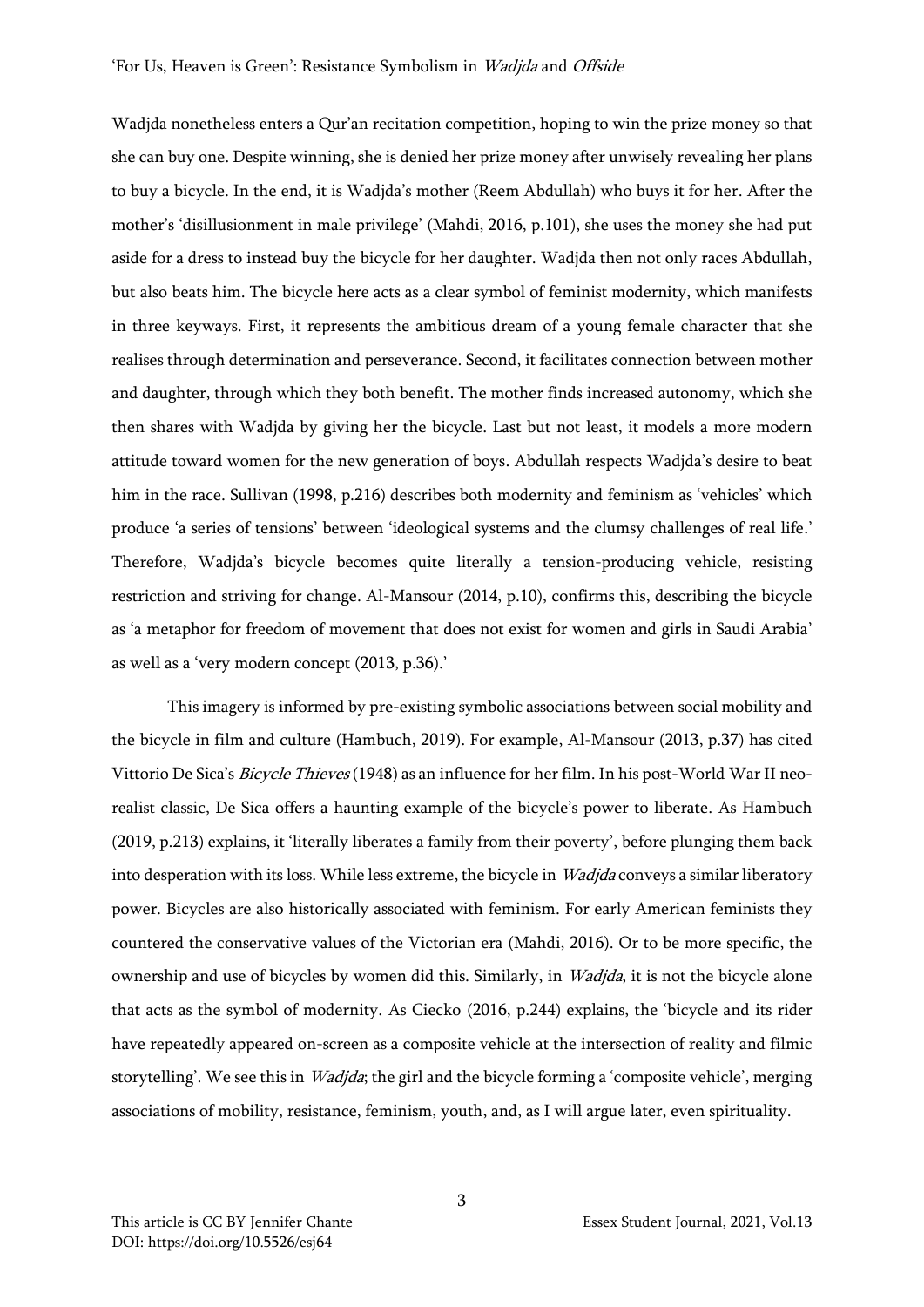Another influence cited by Al-Mansour is Panahi's Offside, which offers its own version of the composite vehicle, consisting of a bus and a group of both men and women. In contrast to Al-Mansour's narrative which centres around the female experience, Panahi follows a trend in Middle Eastern cinema in which, as Chaudhuri (2005, p.57) notes, films about female oppression are often in fact 'covert critique[s] of political regimes that oppress men as well as women'. However, what the two vehicles have in common is that they both represent traditionally masculine spaces which become occupied by women by the end of the film. Furthermore, this process is facilitated visually through the use of a shared colour symbolism: in both films, the achievement of, or advancement toward, female freedom flourishes on-screen in green.

# A Vision in Green

Although Ciecko (2016, p.245) rightly describes the bicycle as 'a global cinematic emblem of human perseverance', the green colour of this emblem in *Wadjda* anchors it firmly in a Middle Eastern context. Green is a spiritually significant colour in Islam: it is associated with power and well-being and is 'the colour of the prophet's family' (Namiri and Sani, 2017, p.99). When discussing the bicycle's colour, Al-Mansour (2013, p.37) acknowledges its significance, saying: 'For us, heaven is green'. This is because heaven is conceptualised as a garden paradise in Islam. Therefore, the bicycle symbolises modernity while referencing Islamic tradition. This combination of associations skilfully negotiates the 'tension between tradition and modernity' that Al-Mansour refers to; the symbol itself is a negotiation, demonstrating visually the co-existence and dialectical relationship that Sullivan (1998) describes. As Tauke (1994, p.23) explains, colour itself acts as a 'vehicle' for meaning. The composite vehicle of Wadjda and the bicycle is therefore enhanced with an additional spiritual element, which is affirmed in the bicycle's first appearance in the film, where it is 'presented as a vision' (La Caze, 2020, p.159).

Wadjda first sees the bicycle while she is walking through a dusty, empty plot of wasteland. She looks up to see it seemingly floating through the air as it is driven along on the top of a truck (Figure 1). For a moment, she is transfixed by the vision (Figure 2), and then she follows, magnetically drawn to it as if being called to her journey of transformation. The accompanying score – called, incidentally, 'The Vision' (Hornig and Richter, 2013) – confirms the transcendental nature of the moment with its profound melody. Furthermore, in *The Green Bicycle* – Al-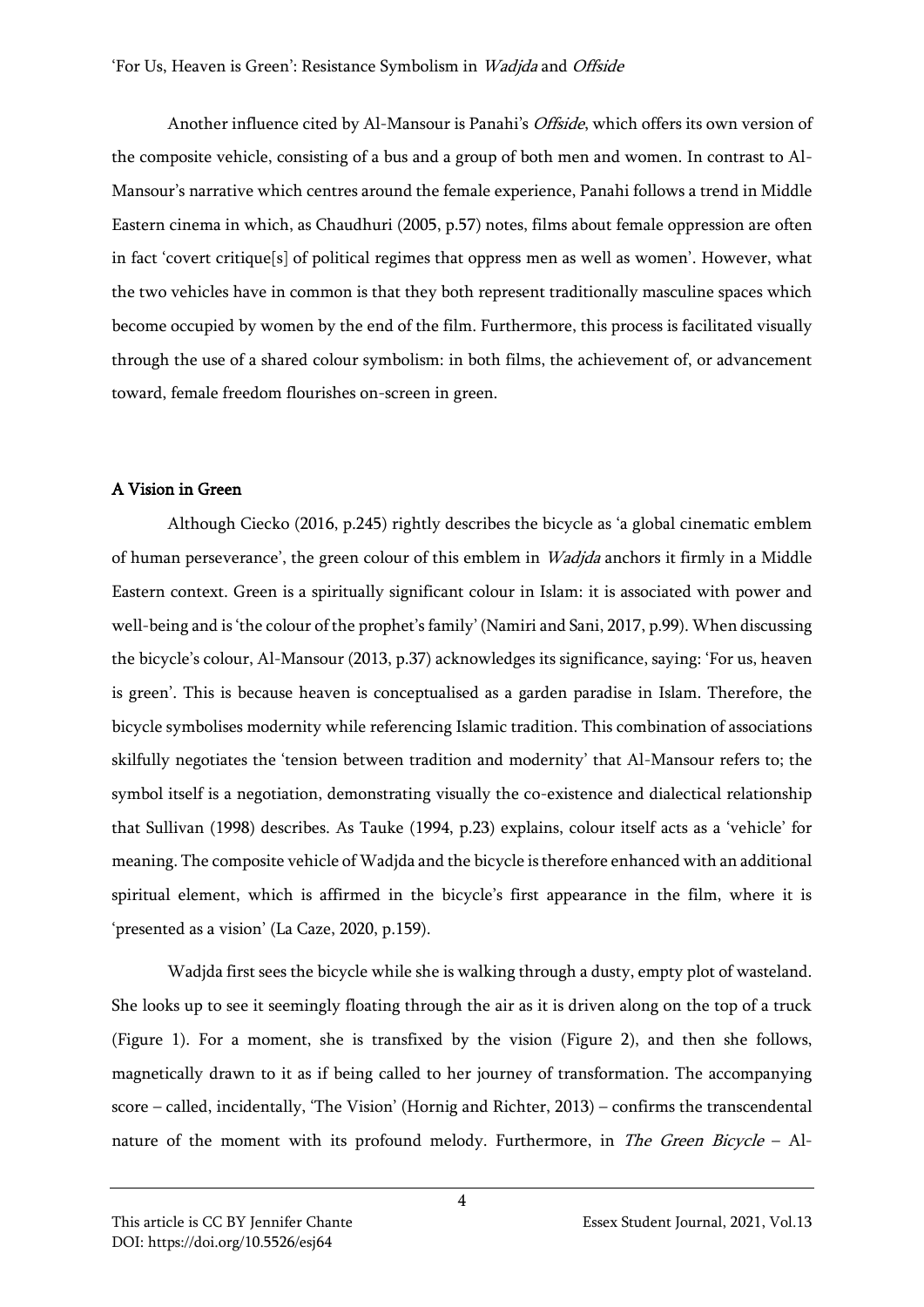### 'For Us, Heaven is Green': Resistance Symbolism in Wadjda and Offside

Mansour's book based on the film – she describes the scene in exactly these terms: 'And still her eyes followed the bicycle. It was like a vision, a dream. The most beautiful dream she'd ever had' (Hambuch, 2019, p.205). In Sufism – the mystical branch of Islamic tradition – dreams and visions are valued for revealing understanding of 'transcendental, spiritual realities' (Sviri, 2013, p.83). Furthermore, women's dreams are valued, as evidenced by the collection of mystical writings, Women of Sufism: A Hidden Treasure (Helminski, 2013). Sufism's influence on resistance cinema can be seen across the Middle East. For example, writing about Iranian cinema, Atwood (2016, p.29) argues that utilising mystical imagery enables filmmakers to reconcile a commitment to Islam with the creation of 'a space for reform', concluding that for this reason, mysticism became 'central to reform cinema'.

Figure 1. Wadjda's first 'vision' of the bicycle.

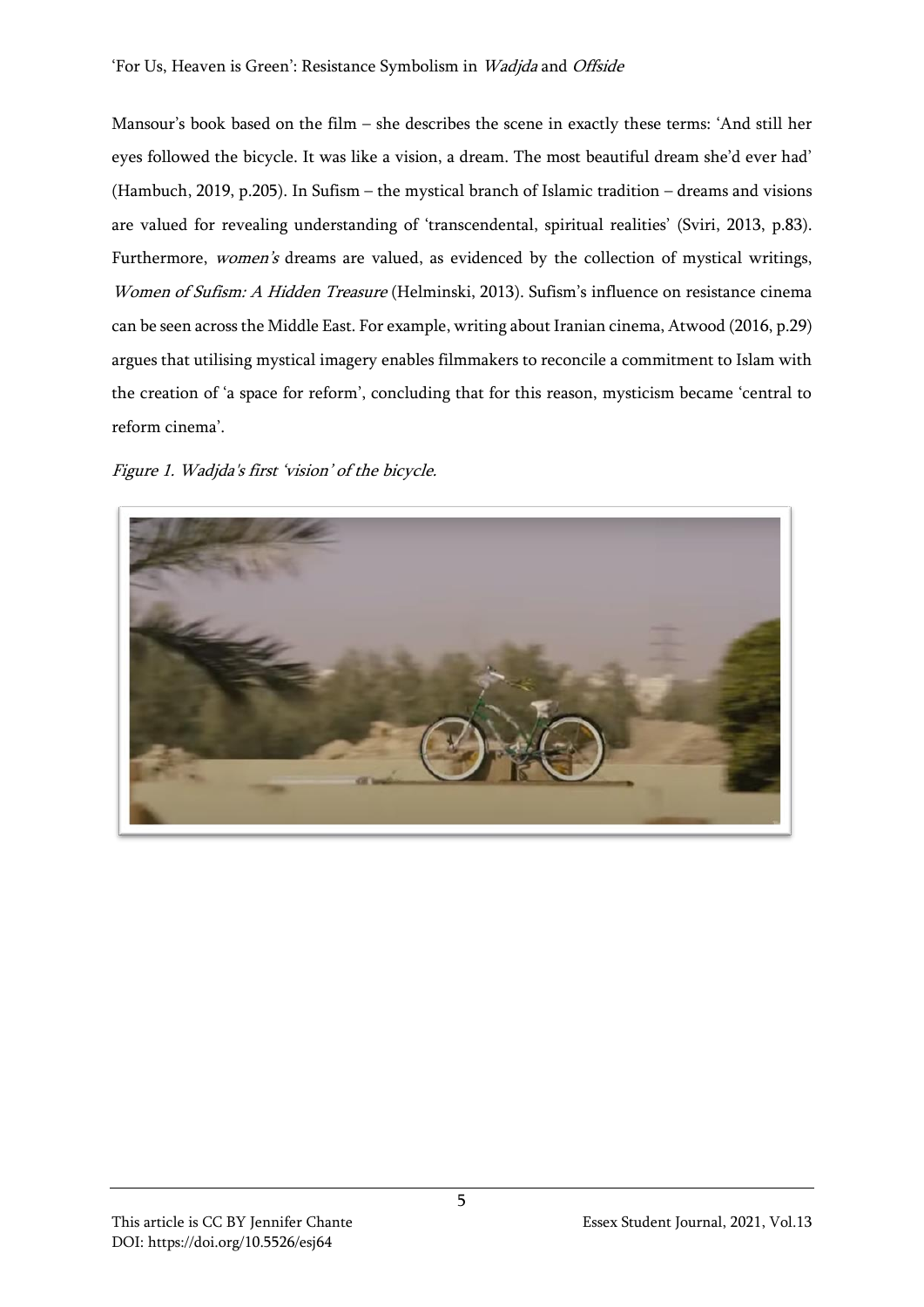## 'For Us, Heaven is Green': Resistance Symbolism in Wadjda and Offside



Figure 2. Wadjda stands transfixed as she watches the bicycle 'float' past.

Therefore, Al-Mansour uses what Tauke (1994, p.23) calls 'invisible notions of colour'– specifically Islamic notions – and connects them with the bicycle symbol. This results in what Freud (1976, p.383) called a 'condensation' of imagery – whereby multiple thoughts become distilled into a single image– as well as an example of Bakony's (1974) definition of a symbol – a complex of conscious and unconscious associations. The unique condensation of meaning held within this image makes it an important resistance symbol. As Mohamed Aziza explains, the 'process of modernization amounts to the process of acquiring new images' (Shafik, 1998, p.47). In presenting a Saudi girl on a green bicycle, Al-Mansour provides exactly such an image – one that is simultaneously modern and rooted in culture. As she says herself (2014, p.11), the 'interplay between tradition and modernity creates just the right amount of tension for great stories'.

### Flourishing Female Presence in Offside

Jafar Panahi (2016) offers a resistance narrative more rooted in realism than Wadjda. The progress his characters make in Offside is significantly less triumphant, and yet despite this, the film was still banned in Iran. Panahi is also more outspoken against the restrictions of tradition. For example, he refutes the idea that censorship benefits art, arguing that censorship does not so much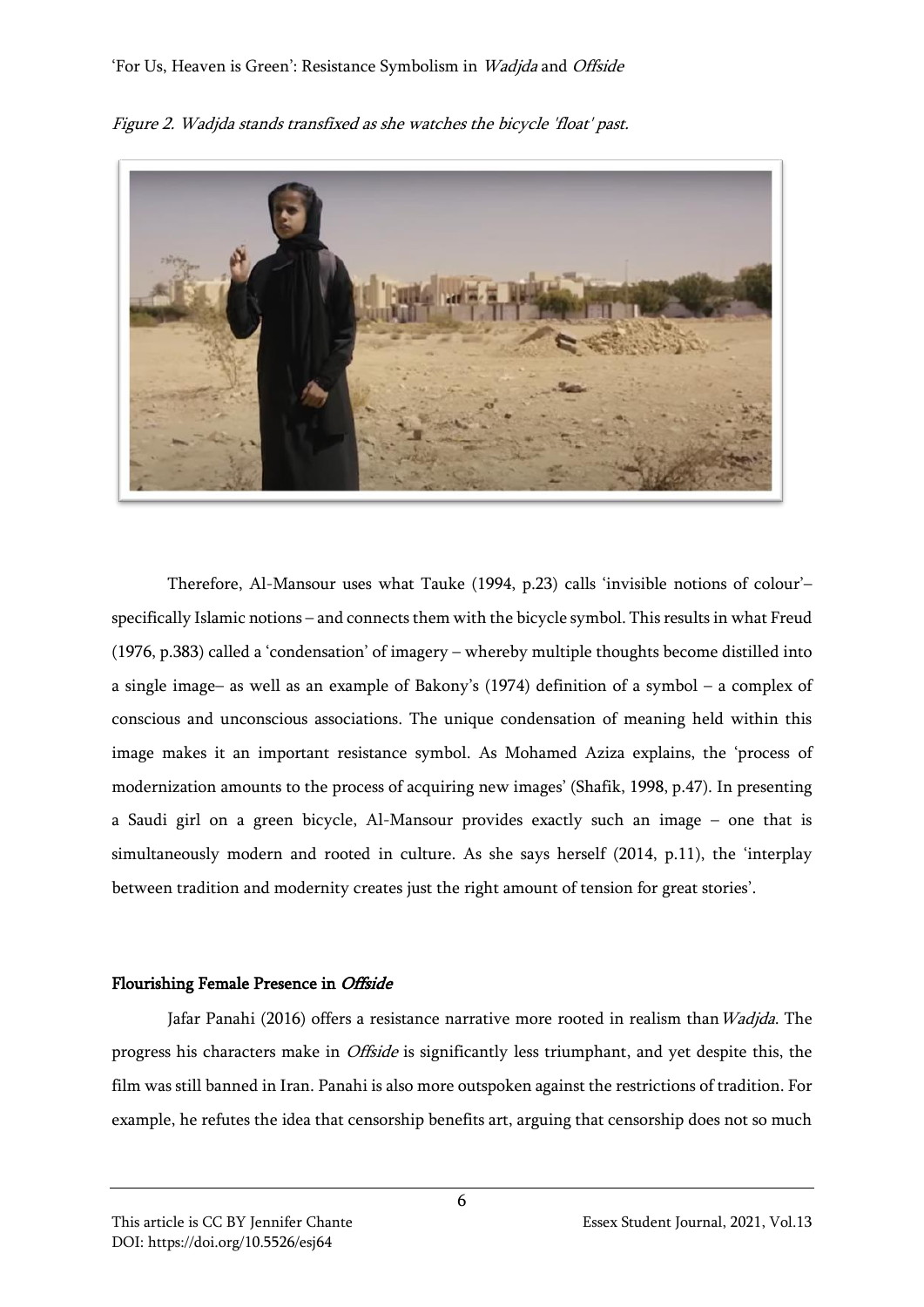drive creativity, but that only talented artists are able to overcome its restrictions, and that, furthermore, such an artist might make better films in a free society (Panahi, 2016).

Offside follows a group of female football fans who are detained by stadium guards when they attempt to watch a World Cup qualifying match. Having been detained in an area that is tantalising close to a view of the pitch, the young women try to reason with the male guards to convince them of why they should be allowed to watch. Similarly, the men explain to the women why they cannot let them, arguing that they are protecting female purity (Toffoletti, 2014). Although Panahi's mobility symbol is a bus in *Offside*, like the bicycle in *Wadjda*, it is established as a masculine space early in the film. In the opening scenes, we see a solitary young woman on the bus, dressed in men's clothing, surrounded by male football fans who are singing loudly and fighting. This parallels the introduction of the bicycle in Wadjda, where we see Abdullah and his male friends riding bicycles while Wadjda follows on foot. In this way, both filmmakers present the vehicle as a space which is at first prohibited to females. After the bus arrives at the stadium, the young woman tries to make her way in but is detained by a guard, who escorts her to a cordoned off area where she meets several other female fans who are similarly dressed. Notably, the barriers here are pale green, and it is within this space that the men and women negotiate. They each share their frustrations – the women for being detained, and the guards for having to detain them. Everyone would rather not be there. Unlike Wadjda, who gets her bicycle and therefore her happy ending, the women in *Offside* do not get to see the match. Instead, they are arrested and placed on a bus to be taken to the vice squad headquarters. However, they nonetheless end up occupying, and in their own way dominating the space of the bus in the final scenes. This coincides with another symbolic use of the colour green, which grows in vibrancy between the beginning and end of the film.

The bus in the opening scenes of the film has a pale green stripe and is dirty, needing a fresh coat of paint (Figure 3), while the second has a much more vivid green stripe and is cleaner and newer (Figure 4). Here, as in Wadjda, colour is used in what Namiri and Sani (2017, p.95) describe as 'a non-verbal and wordless language'. It communicates that growth has occurred, though it is small and easy to miss. However, this growth is demonstrated through interactions between the characters during the final journey, where the fans, the guards and the bus become Ciecko's (2016) 'composite vehicle'. In this more vividly green bus, the women have found companionship and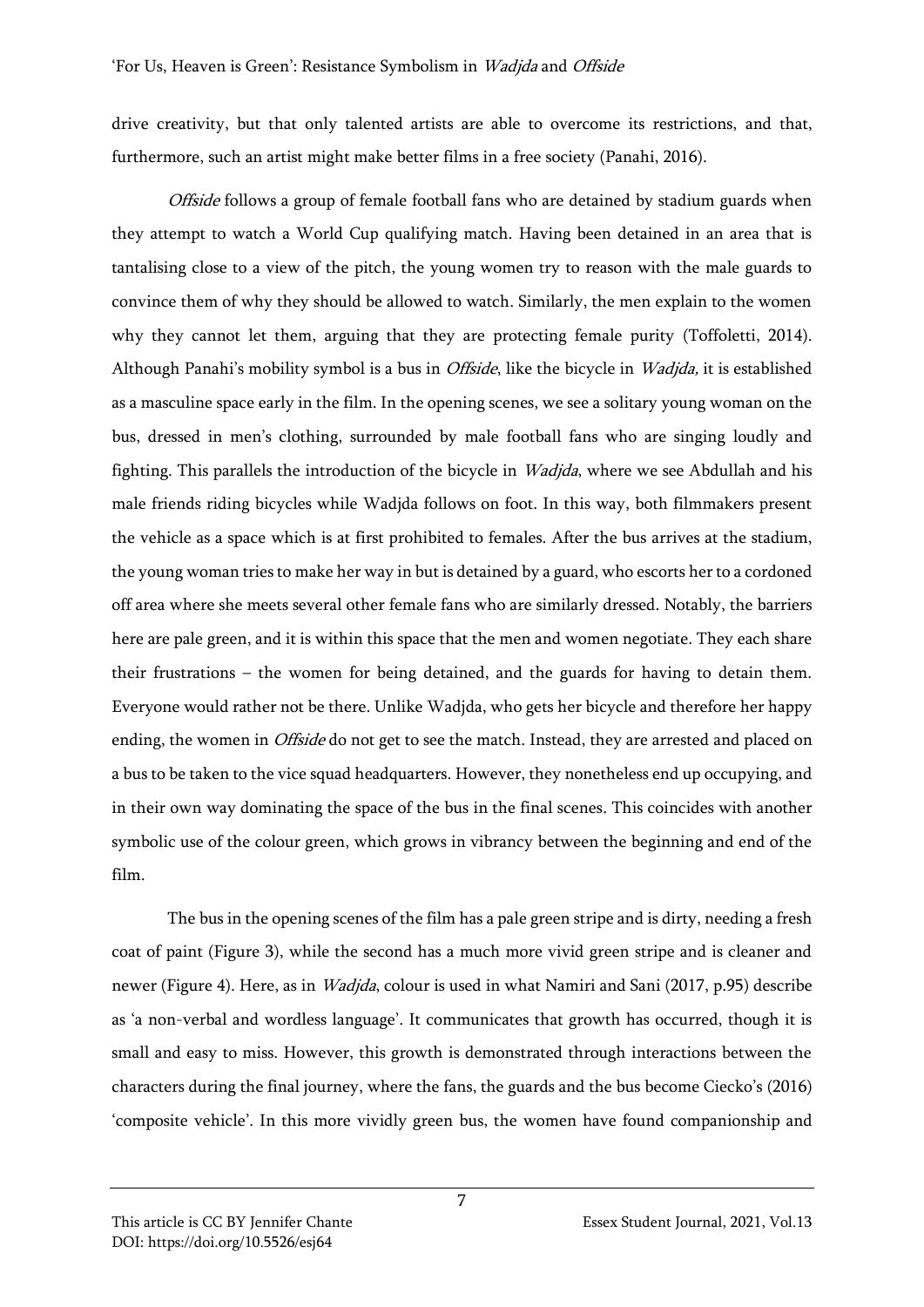confidence in each other. In contrast to the opening scene, where one woman quietly shrinks away so as to not be detected in the male-dominated space, the women in the final scenes are loud, they gesture and move around, they joke with each other and the guards, and they are expressive in their emotions about the football match. In other words, a female presence is flourishing and jostling for space, just as a plant does when it catches just enough light to start growing. In addition, the guards have softened, stopping to buy the women drinks (though they have been told not to stop), or leaning from an open window to position the radio antenna so that the women can hear the match results. These are minor victories compared to Wadjda's, however, the colour symbolism encourages viewers to, as La Caze (2020, p.157) describes, 'consider the importance both of gradualism and nonviolent resistance in politics and of realistic film-making's capacities to anticipate and foster those advances'.

Figure 3. The first bus in Offside.

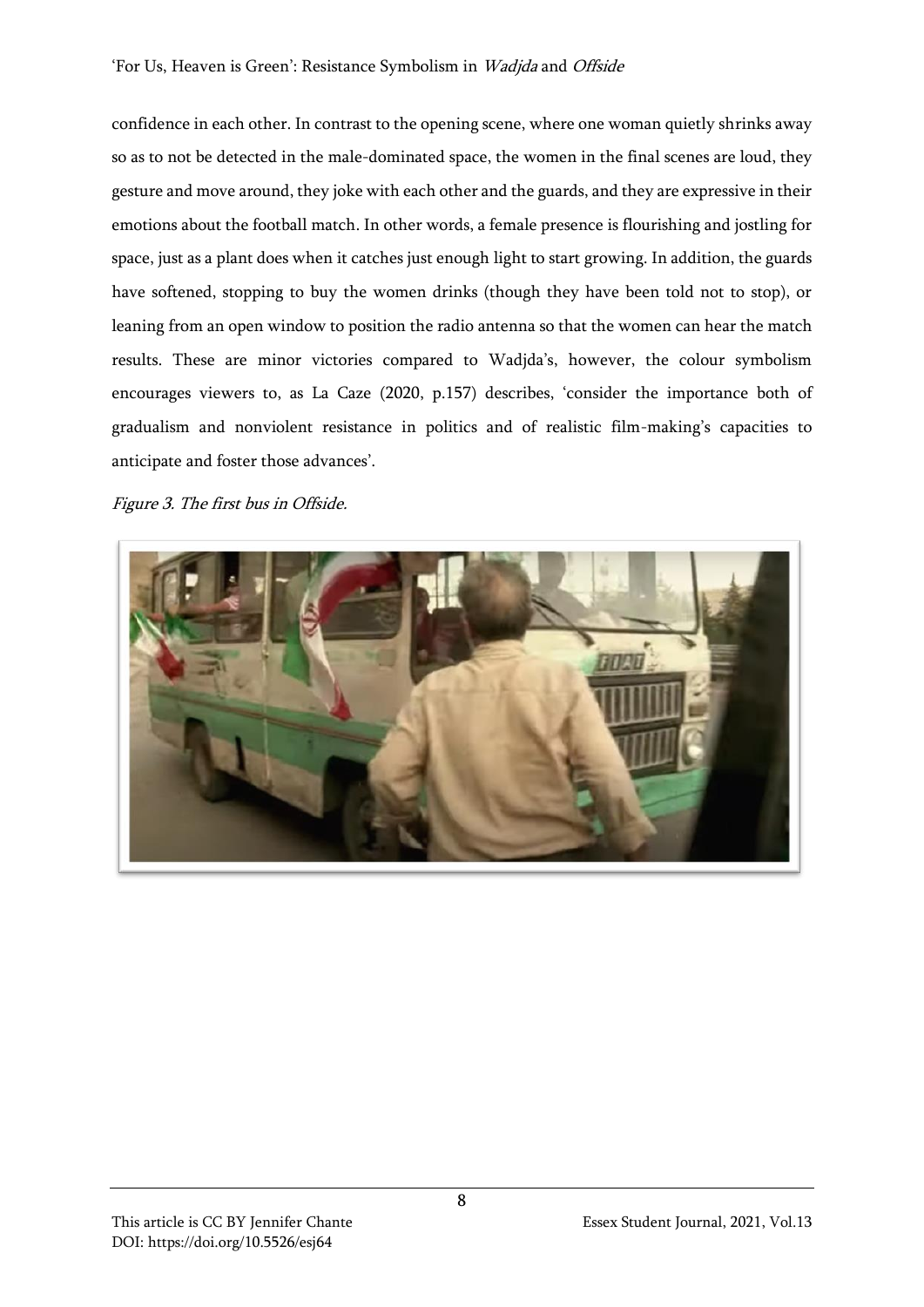



Presenting realistic narratives is important to Panahi's filmmaking. He describes himself as a 'social filmmaker', insisting that this is the 'exact opposite' of a political filmmaker who takes a specific political position (2016, p.166). Rather, Panahi aims to hold a mirror to society, showing it as he finds it, leaving the viewer to make their own conclusions. 'That is why I do not condemn anybody in *Offside*,' he explains. 'They are all prisoners of this society and in fact there is no difference between the prisoner and the prisoner's guard' (2016, p.167). Al-Mansour (2013, p.36) similarly distances herself from the political filmmaker label, saying that she did not aim to make a film that 'clashes with the society'. Nonetheless, both films offer explorations of tension created through personal resistance; they are narratives of negotiation between tradition and modernity, between men and women, and, on a production level, between 'censorship constraints… and passionate engagement' (Chaudhuri, 2005, p.71).

### Conclusion

As Ι have explained above, filmmakers use non-verbal, symbolic languages to communicate ideas, and this method is particularly useful for expressing resistance narratives in restrictive regimes. Al-Mansour's Wadjda and Panahi's Offside both use representations of mobility to explore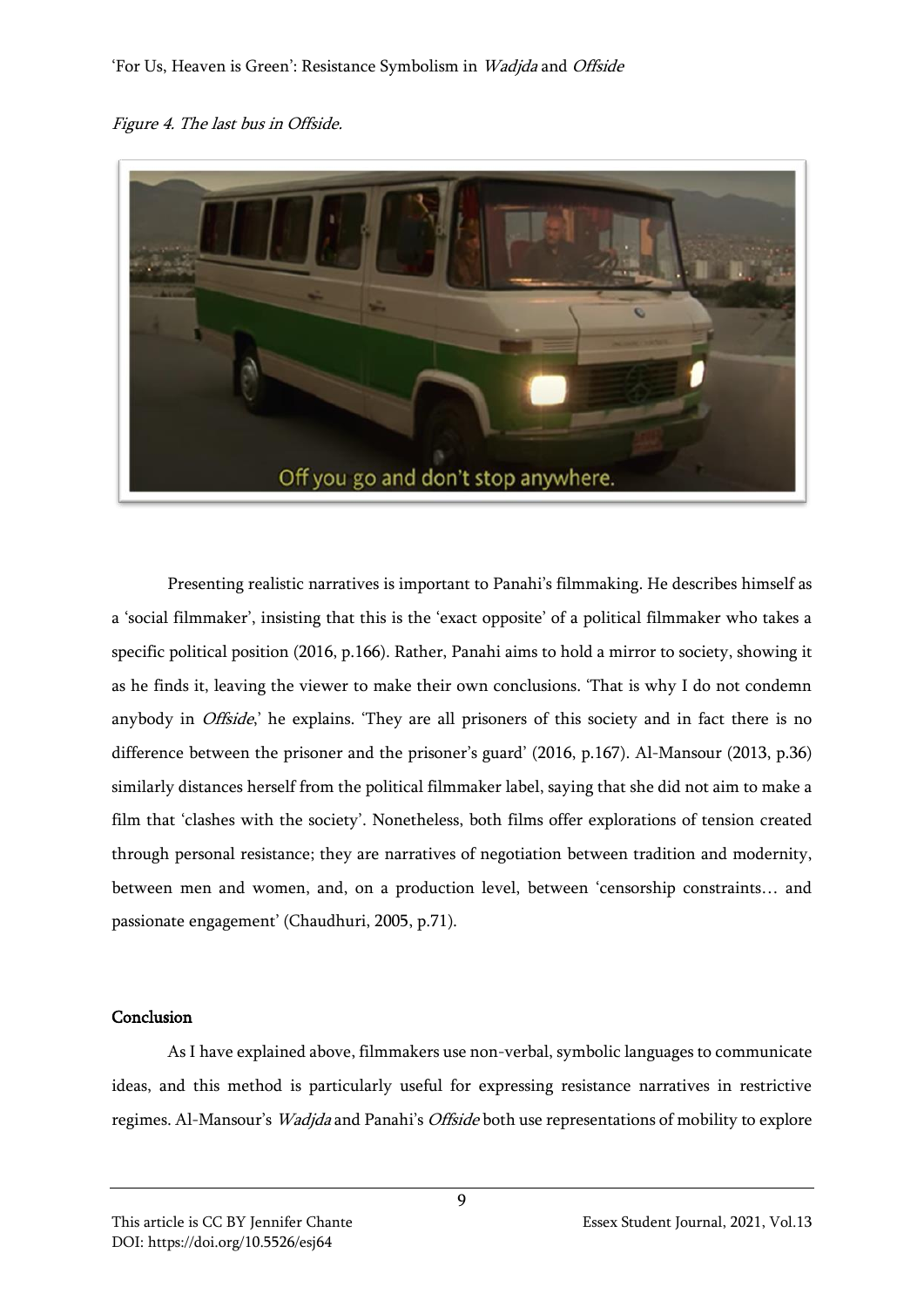modernity and feminism, as well as compromise – their vehicles navigate complicated, liminal spaces defined by negotiation and tension. When analysing established cinematic symbols, such as the bicycle, it is important to take into account culturally specific elements of both the symbol and its presentation. Colour can add layers of meaning to a symbol, such as in *Wadjda*, or can transform the meaning of a symbol through the course of a film, as we see in Offside. Ultimately, in regimes where creative voices are restricted, symbolism gives filmmakers the ability to still speak volumes, and as audiences we benefit from learning how to read and understand this rich visual language.

#### References

Al-Mansour, H. (2013) 'A Woman's Voice Is Her Nakedness: An Interview with Haifaa Al Mansour', interview by Maria Garcia, Cinéaste 38(4), pp. 34 – 37.

Al-Mansour, H. and Nam-Thompson, M. (2014) 'Anatomy: of a Saudi Female Filmmaker', World Policy Journal,  $31(1)$ , pp.  $10 - 15$ .

Atwood, B. (2016) Reform Cinema in Iran: Film and Political Change in the Islamic Republic. New York: Columbia University Press.

Bakony, E. (1974) 'Non-verbal Symbolism in the Feature Film', Journal of the University Film Association, 26(3), pp. 34 – 38.

Chaudhuri, S. (2005) Contemporary World Cinema. Edinburgh: Edinburgh University Press.

Ciecko, A. (2016) 'Bicycle Borrowers after Neorealism: Global Nou-Velo Cinema', in Withers, J. (ed.) Culture on Two Wheels: The Bicycle in Literature and Film. Lincoln: University of Nebraska Press, pp. 244 – 262.

Freud, S. (1976) The Interpretation of Dreams. Harmondsworth: Penguin Books.

Hambuch, D. (2019) 'Liberating Bicycles in Niki Caro's Whale Rider and in Haifaa Al-Mansour's Wadjda', Imaginations Journal, 10(2), pp. 195-219.

Hornig, A. and Richter, M. (2013) The Vision. [Wadjda Original Soundtrack]

Kandiyoti, D. (2001) 'The Politics of Gender and the Conundrums of Citizenship', in Suad, J. and Slyomovics, S. (eds.) Women and Power in the Middle East. Philadelphia: University of Pennsylvania Press, pp. 52-58.